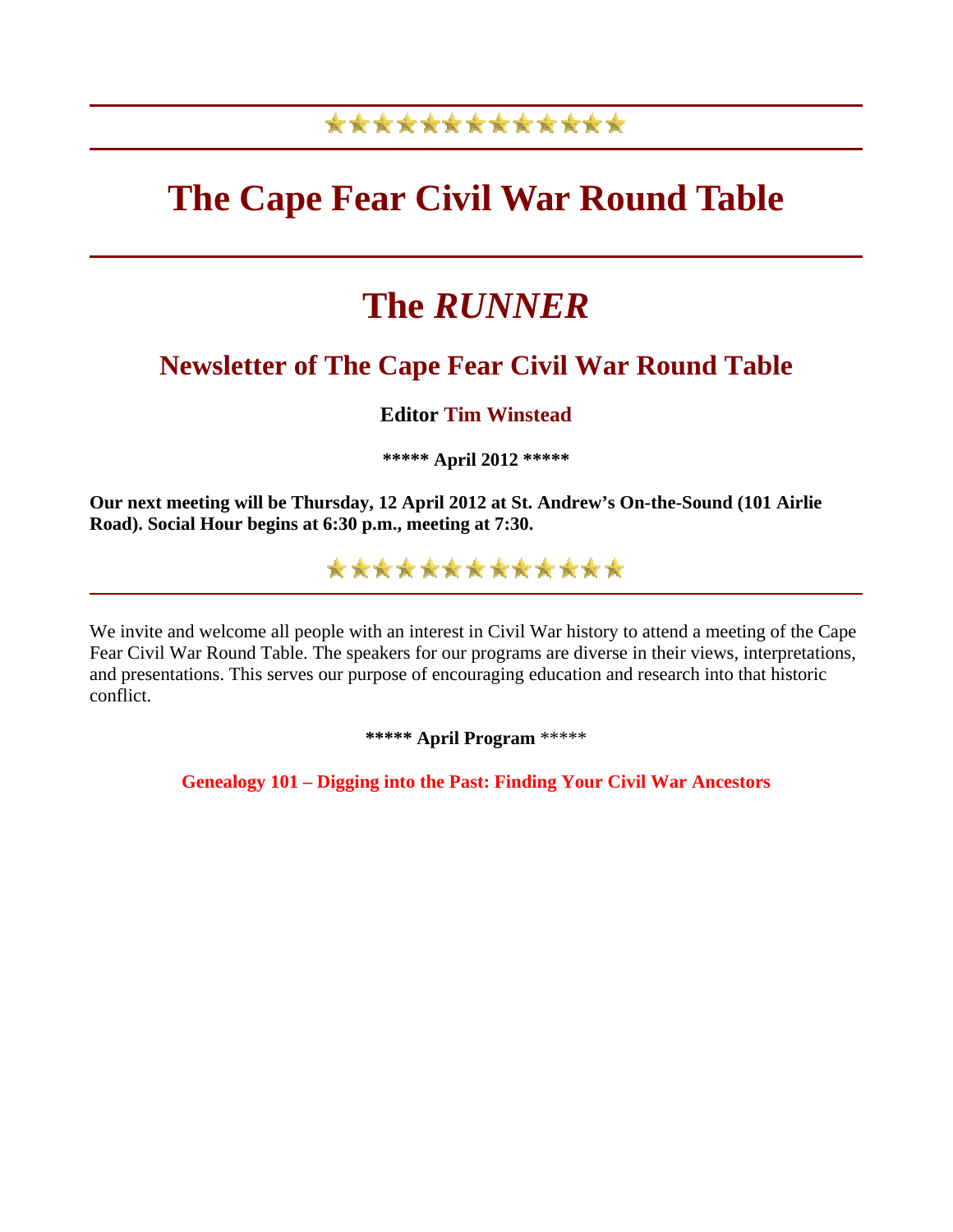

**Veteran Reunion**

Have you ever wondered whose picture that was in your great-grandma's picture album? Have you ever wondered if any of your ancestors fought in the Civil War? Many of us have probably heard some family history that provided rather sketchy details about our ancestors and their whereabouts during the war. How can these sketchy details be utilized to learn more about that mysterious relative?

The April meeting of the CFCWRT will provide those who have ever wondered about their ancestors and their involvement in the war with the opportunity to learn from an accomplished genealogical researcher. CFCWRT member, B**ecky Sawyer**, will provide a guide on the methods required to do basis genealogical research. Her presentation will include handouts, genealogy website information, and some tricks of the trade to work your way around roadblocks encountered while performing basis research.

**Becky Rolwes Sawyer** was born in St. Louis, Missouri and raised in the suburbs of St. Louis County. She graduated in 1996 from Southeast Missouri State University with a BS in Historic Preservation and a minor in History. Upon graduation, Becky began work at the North Carolina Historic Site at Bentonville as a program's coordinator and historian. Becky worked closely with the North Carolina Civil War Trails program in Johnston County and at the Bentonville Battlefield site. While working at Bentonville, Becky completed her MA in Public History from UNCW in 2001. During 2006, Becky began working in her present position at the North Carolina Historic Site at Fort Fisher.

Becky's own words provide an idea of the passion for the subject that she will address at the April meeting:

My passion for genealogy began at a young age. I do profess that I was a genealogy geek and people seemed to be in disbelief that some one of my age would be interested in "dead people." I learned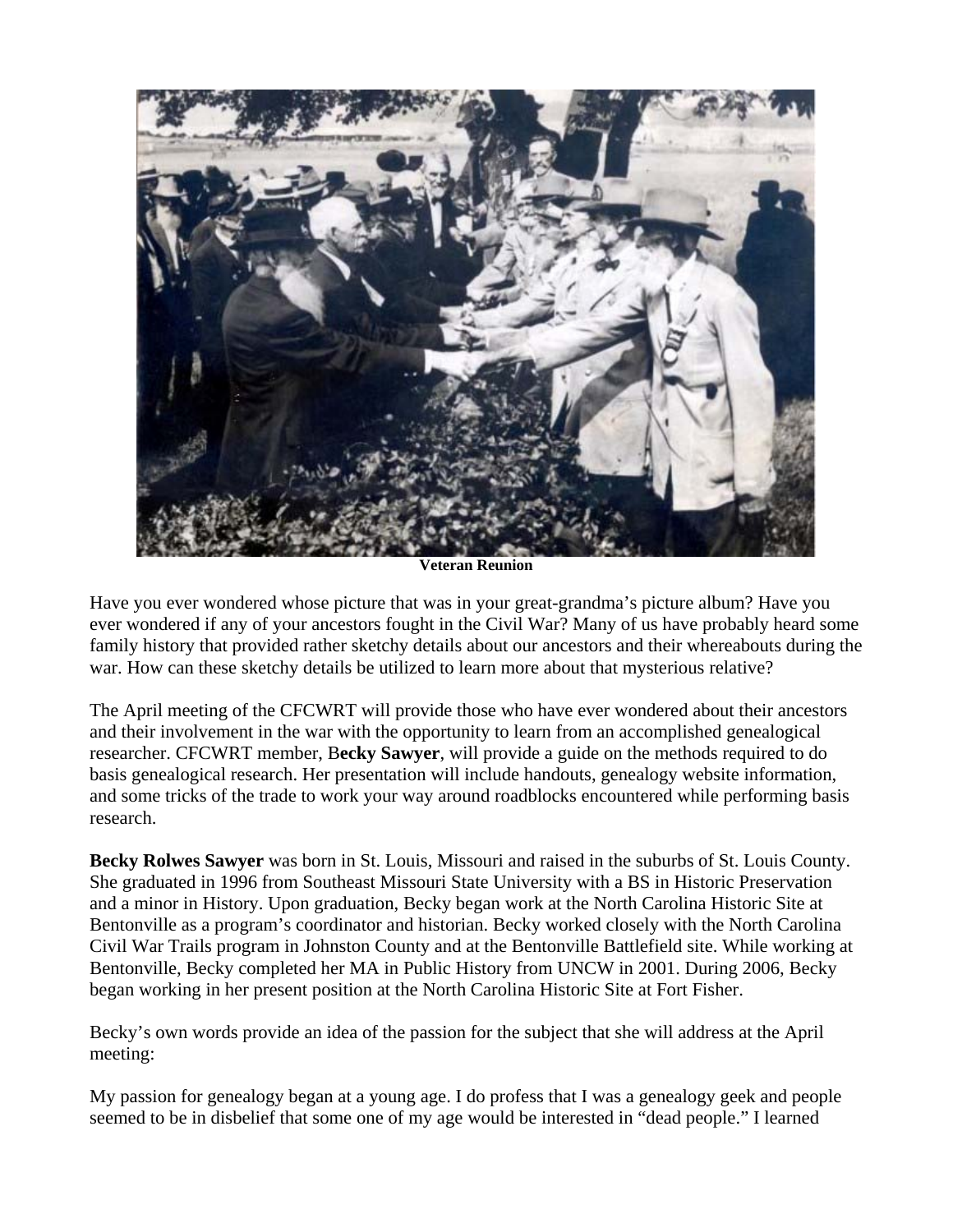around the age of 8 how to load the microfilm reader in the basement of the St. Louis City Library genealogy room…….. Never knew I had Civil War relatives until I started digging into the past. I had six ancestors who fought in the American Civil War, all for the Union.

Editor

#### **\*\*\*\*\* Raffle Winners \*\*\*\*\***

#### **Raffle Master: Ed Gibson**

If you have books, prints, or other items that you would like to donate to the CFCWRT raffle, talk to Ed at our next meeting.

#### **March Meeting:**

| Congratulations to the winners of the March Raffle.<br>The Civil War Battlefield Guide | <b>Beverly Blanton</b> |
|----------------------------------------------------------------------------------------|------------------------|
| Grant                                                                                  | <b>Beverly Blanton</b> |
| Lee                                                                                    | Linda Lashley          |
| Confederates in the Attic                                                              | <b>Beverly Blanton</b> |
| <b>Manhunt</b>                                                                         | Linda Lashley          |
| <b>Historical Maps of Civil War Battlefields</b>                                       | <b>Richard Covell</b>  |

\*\*\*\*\* **Member News** \*\*\*\*\*

If you have member news that you think would be of interest to CFCWRT membership, let me know about it.

**1 –** Welcome to our two newest members, **Ned Carten** and **John Coble,** to the Cape Fear Civil War Round Table. Thank you for joining us and we hope you enjoy the programs and the fellowship.

**2 -** On March 31, CFCWRT members **Linda Lashley, Dale Lear**, and **Keith Ward** (also representing Boy Scouts of America), helped dig post holes along the main road, weed around the Ft. Fisher visitors' center and rake up the abundance of fallen oak leaves across the street around the traditional wedding area. "Park Day" is an annual hands-on preservation event created by the Civil War Trust to assist with the maintenance of America's Civil War sites. It is funded with a grant from History(TM), formerly The History Channel. Volunteers were treated to lunch by the Friends of Fort Fisher, a nonprofit group that helps support the historic site.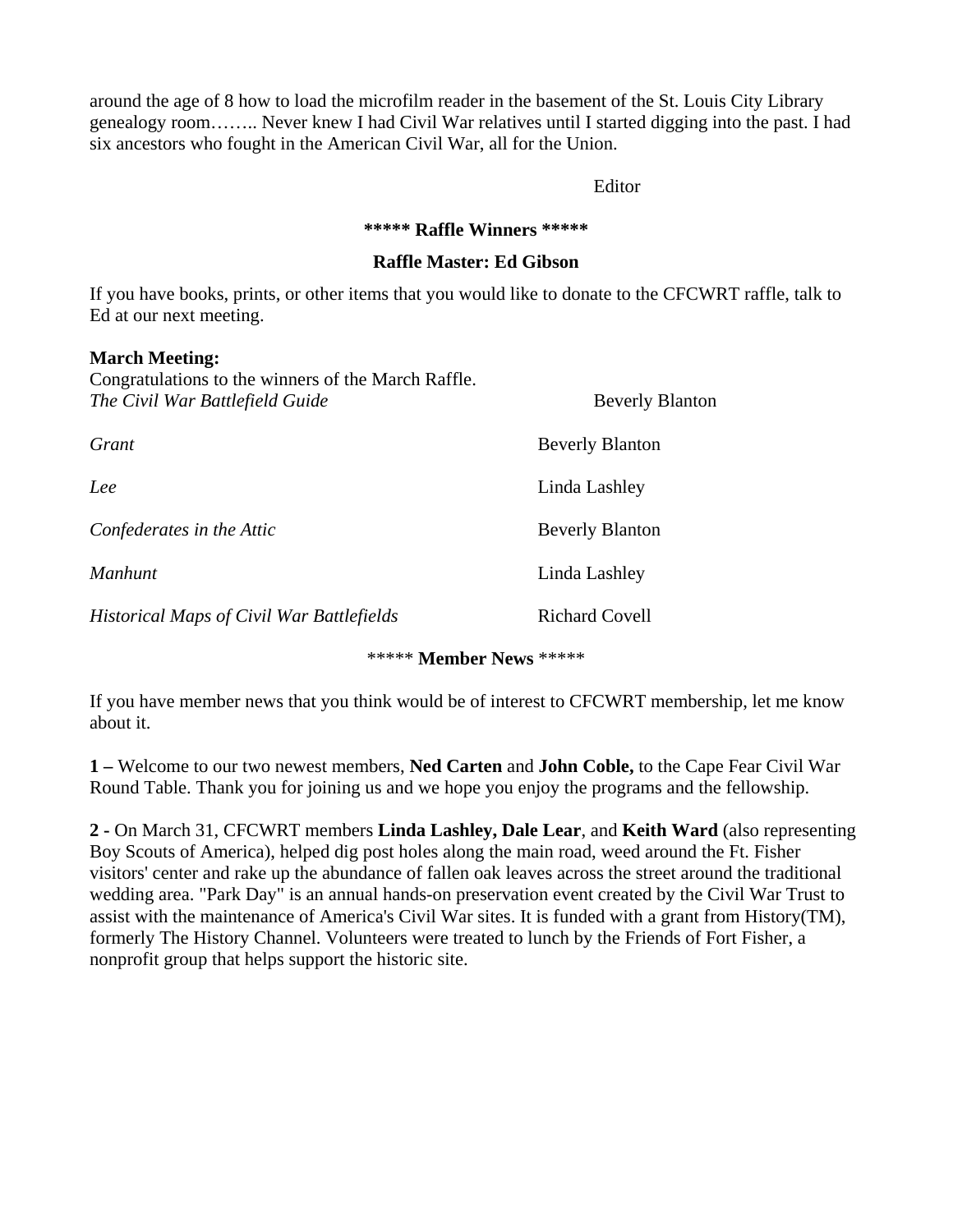

**Park Day at Fort Fisher**

**3 – Reminder of June 2012 Meeting: Special Event!!!!** On June 19, 2012, **Dr. Susannah Ural** will speak at an "added" meeting of the CFCWRT. Dr. Ural, who teaches at the University of Southern Mississippi, will present **"The Rise of Hood's Texans: Recruitment through Antietam."** Dr. Ural will bring a knowledge and enthusiasm to her subject that you will not want to miss.

**4 – Worth Seeing** – Member **Lance Bevins** alerted us to this exhibit now showing at the Cameron Art Museum. *Eye Witness Civil War Drawings* from the Becker collection features 127 "first hand" drawings depicting colorful aspects of life and action during the Civil War era. This exhibit will be at the museum through May 6, 2012. These original drawings by artists-reporters for the *Frank Leslie's Illustrated Newspaper,* were used to inform a reading public of actions during the war.

Many of you will be familiar with these prints; however, it will be fascinating to see the original drawing next to the engraving that appeared in the newspapers.

**5 –** A great article by Si Cantwell appeared in the *Starnews* on April 1, 2012. Si and about 25 others followed CFCWRT member, **Dr. Chris Fonvielle**, on an annual walking tour of Confederate defensive positions that dotted the landscape around Carolina Beach. NOTE: Contact the Federal Point Historic Preservation Society (910-458-0502) for the schedule of next year's walk.

A vintage Fonvielle quote exclaimed the beauty and importance of the surviving fortifications, "It seems an oxymoron to talk about the beauty of wartime defenses, but the Confederate earthworks are absolutely magnificent."

**\*\*\*\*\* Lexington, Virginia \*\*\*\*\***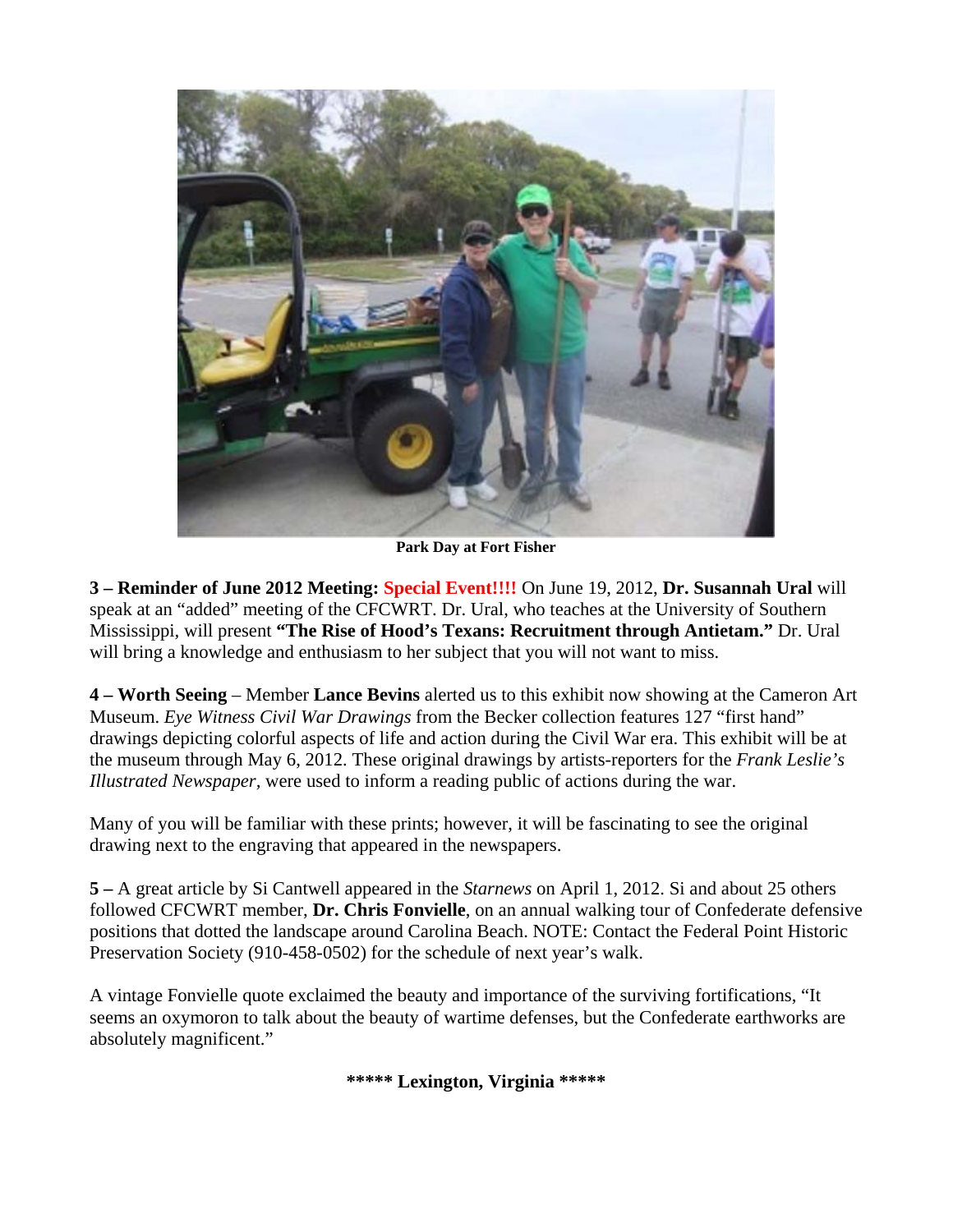

**VMI – Stonewall Jackson & the Cadet Battery**

On March 23, 2012**,** several members of the CFCWRT took advantage of the free lectures and tours sponsored by the VMI Museum, the Stonewall Jackson House, Lee Chapel and the Lexington Visitor Center. **John Munroe, Lance Bevins, David Cooke, Dale Lear,** and **Roger Lear** journeyed to Lexington where they absorbed a massive dose of *Lexington's Civil War*. Among the lectures they were able to attend were: "Washington College in the Civil War," "Virginia Military Institute in the Civil War: The Institute Will be Heard from Today," "An Overview of Stonewall Jackson's 1862 Valley Campaign."

According to Dale, the sight of the 1500 member VMI Cadet Corps in parade formation was worth the visit. Then again, Dale said the same about the Lee Chapel, Traveler (with apple), the Stonewall Jackson house, the George C. Marshall Museum, and the entire trip.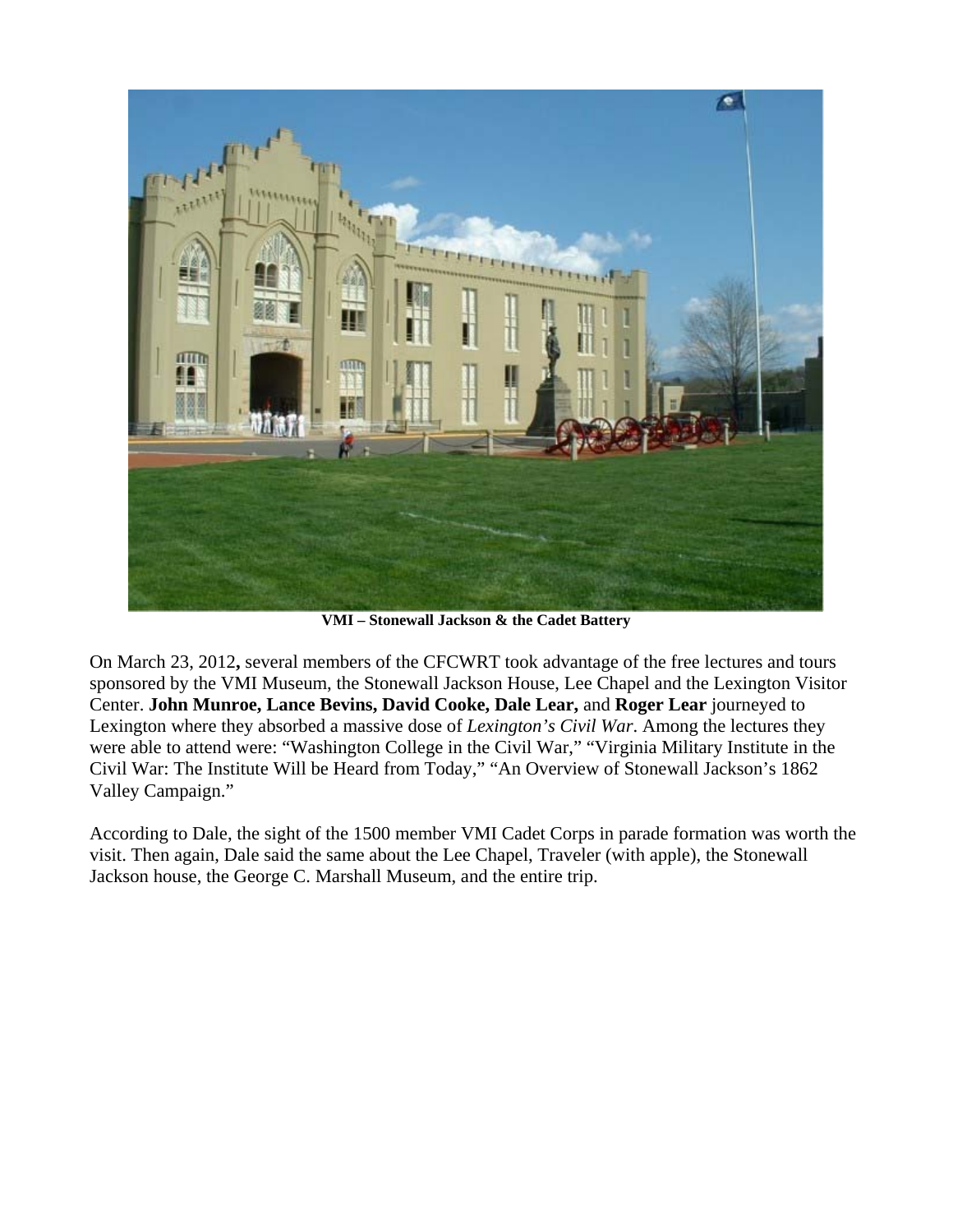

**VMI Cadets on Parade**

**\*\*\*\*\* April 1862 \*\*\*\*\***

In April 1862 General McClellan finally made a decisive to move against Richmond. April also saw the first move that would lead to the outlawing of slavery across America when Lincoln declared the abolition of slavery in the District of Columbia. The act spurred on the Confederacy in its belief that the government in Washington was doing what it could to destroy the way of life in the South. Lincoln's action served to enflame the American Civil War even more.

April 1st: McClellan had a force of three regiments facing 12,000 Confederate soldiers at Fortress Monroe. In total McClellan had a total force of 112,000 men.

April 3rd: The Senate outlawed slavery in the District of Columbia. This was seen to set the precedent that slavery should be abolished in any area over which the Federal government had jurisdiction. There were only 63 slaves in the District but the act set the wheels in motion for the abolition of slavery in all areas controlled by the Federal government.

April 4th: Union forces started a move on Yorktown – the start of McClellan's campaign in Virginia. The Confederate general Johnston had 17,000 men under his command along an eight-mile front but faced 100,000 Union troops.

April 5th: McClellan's forced continued its push down the Virginia peninsula.

April 6th: 40,000 Confederate soldiers attacked a major Union base at Shiloh. They took the Union force by surprise and used to their good the fact that the Unionist force had not built any major defensive lines around their camp as they believed it would be perceived as a sign of weakness by the South. The fighting was fierce but by nightfall the North had managed to bring up reserves so that they had 54,000 men to the Confederates 34,000.

 April 7th: The North launched a counter-offensive at Shiloh. Like the previous day the fighting was fierce but gun ships on the River Tennessee supported the Unionists. "Bloody Shiloh" had no obvious winning side and historians view the battle as a 'draw'. But the losses suffered by both sides far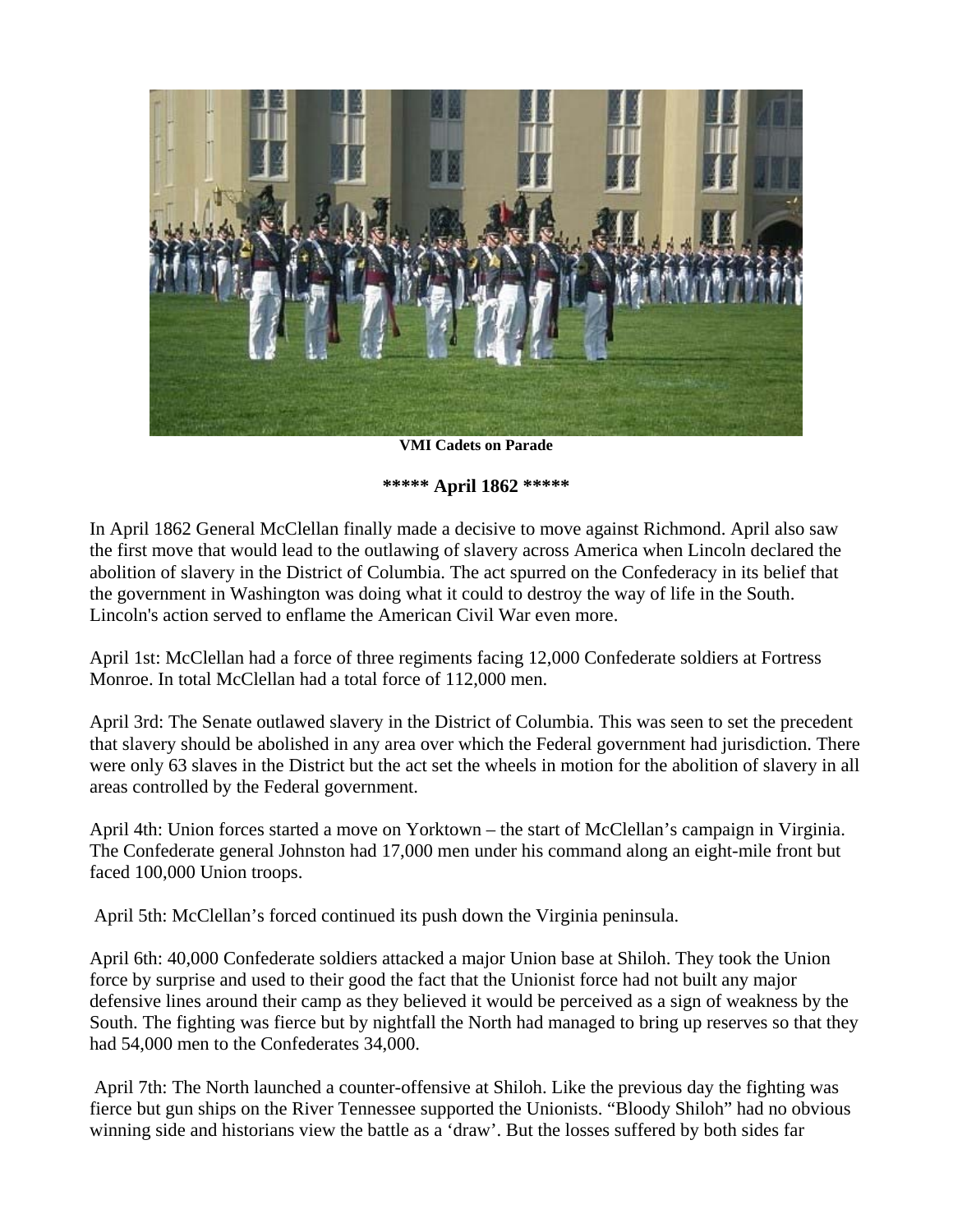outweighed any previous battle. The North lost 1754 killed, 8408 wounded and 2885 captured while the South lost 1728 killed, 8102 wounded and 959 men taken prisoner. Of the two sides, the North was better able to cope with such losses so their media portrayed it as a Northern victory.

 April 8th: 3,000 Confederate soldiers were taken prisoner at Island Number 10 on the Mississippi River.

 April 11th: The House of Representatives, in support of the Senate, passed a bill to ban slavery in the District of Columbia. The Unionists captured Fort Pulaski in the mouth of the harbour at Savannah after an eighteen-hour bombardment.

 April 16th: President Lincoln signed a bill that outlawed slavery in the District of Columbia. President Davis signed a bill that made all males living in the Confederacy aged between 18 and 35 liable for military service.

 April 18th: A Unionist naval fleet assembled at Ship Island in the Mississippi Delta, to begin its move against New Orleans. The route it was scheduled to take was fraught with dangers not least the forts at Jackson and St Philip, which could muster over 170 rifled 63-pounder cannon. The Unionist fleet was under the command of Commodore David Farragut and it carried 15,000 troops who were tasked with taking New Orleans.

 April 21st: After three days of bombardment and being hit by over 4,000 rounds Forts Jackson and St. Philip were still functioning.

 April 22nd: A Confederate deserter, however, confirmed to Farragut that the damage to both forts had been great. Farragut decided to try to 'run' the forts with his fleet. He told his subordinates that his philosophy was "conquer or be conquered".

 April 24th: By dawn of this day, the Federal naval fleet had passed both forts. However, his fleet had lost 37 men killed and 171 wounded. Farragut steamed to within 18 miles (by river) to New Orleans.

 April 25th: **Fort Macon in North Carolina fell to Unionist troops**. 450 Confederate soldiers were taken prisoner. Farragut's fleet arrived in New Orleans and claimed the city.

April 28th: Forts St. Philip and Jackson formally surrendered to Union forces.

Source: [http://www.historylearningsite.co.uk/april-1862-civil-war.htm,](http://www.historylearningsite.co.uk/april-1862-civil-war.htm) accessed March 27, 2012. **\*\*\*\*\* April 1862 cont'd \*\*\*\*\***

### **Shiloh: The Hard Reality of War**

On April 6, 1862, Confederate troops lead by Albert Sidney Johnston struck at Union forces that occupied the positions near Pittsburg Landing on the Tennessee River. The surprise attack against the unprepared Union defenders almost overpowered U.S. Grant's entire command. A determined Union defense in the "Hornet's Nest" gave the time necessary for the Union troops to hold until reinforcements arrived. General Johnston died of a wound he suffered on the battlefield and he was replaced by P.G.T. Beauregard. The fighting continued until darkness ended the vicious struggle. During the night, Grant received reinforcements and on the morning of April  $7<sup>th</sup>$ , the Union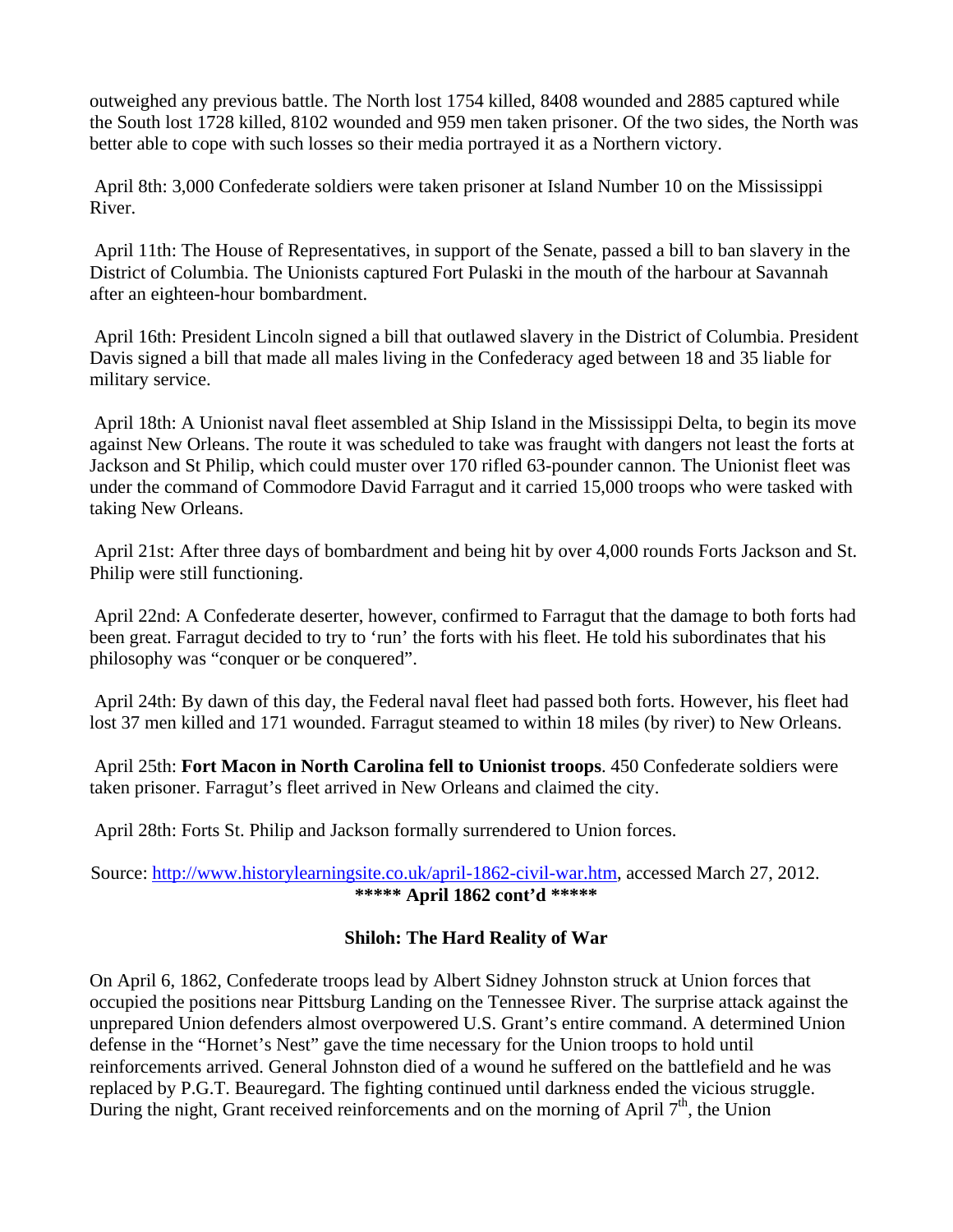counteroffensive reversed the Confederate advantage. Beauregard was forced to retire his smaller army from the field.

The two day battle resulted in more than 23,000 casualties and set the stage for the increasingly deadly contest.

Source: <http://www.civilwar.org/battlefields/shiloh.html?gclid=CKHs5cK0lq8CFYNo4AodPC6x0g>, accessed April 2, 2012.

Editor

**\*\*\*\*\* March Meeting \*\*\*\*\***

*To Strike a Blow: The Burnside Expedition of 1862*

**Jeff Bockert**

Our March Speaker, **Mr. Jeff Bockert**, began his presentation about Union General Ambrose Burnside (of "Sideburns" fame) who made his debut during the Civil War as a Colonel at First Manassas, where he "creditably" led his brigade in a flank attack. Shortly after the engagement, Burnside was promoted to Brigadier General and placed in command of an expedition to coastal Carolina. Mr. Bockert indicated that there were several main objectives of this expedition: To capture Roanoke Island (which controlled Albemarle and Pamlico Sounds); close the Dismal Swamp canal, thereby cutting supplies to Norfolk; capture New Bern, Beaufort and Morehead City and to reduce Fort Macon, to destroy the

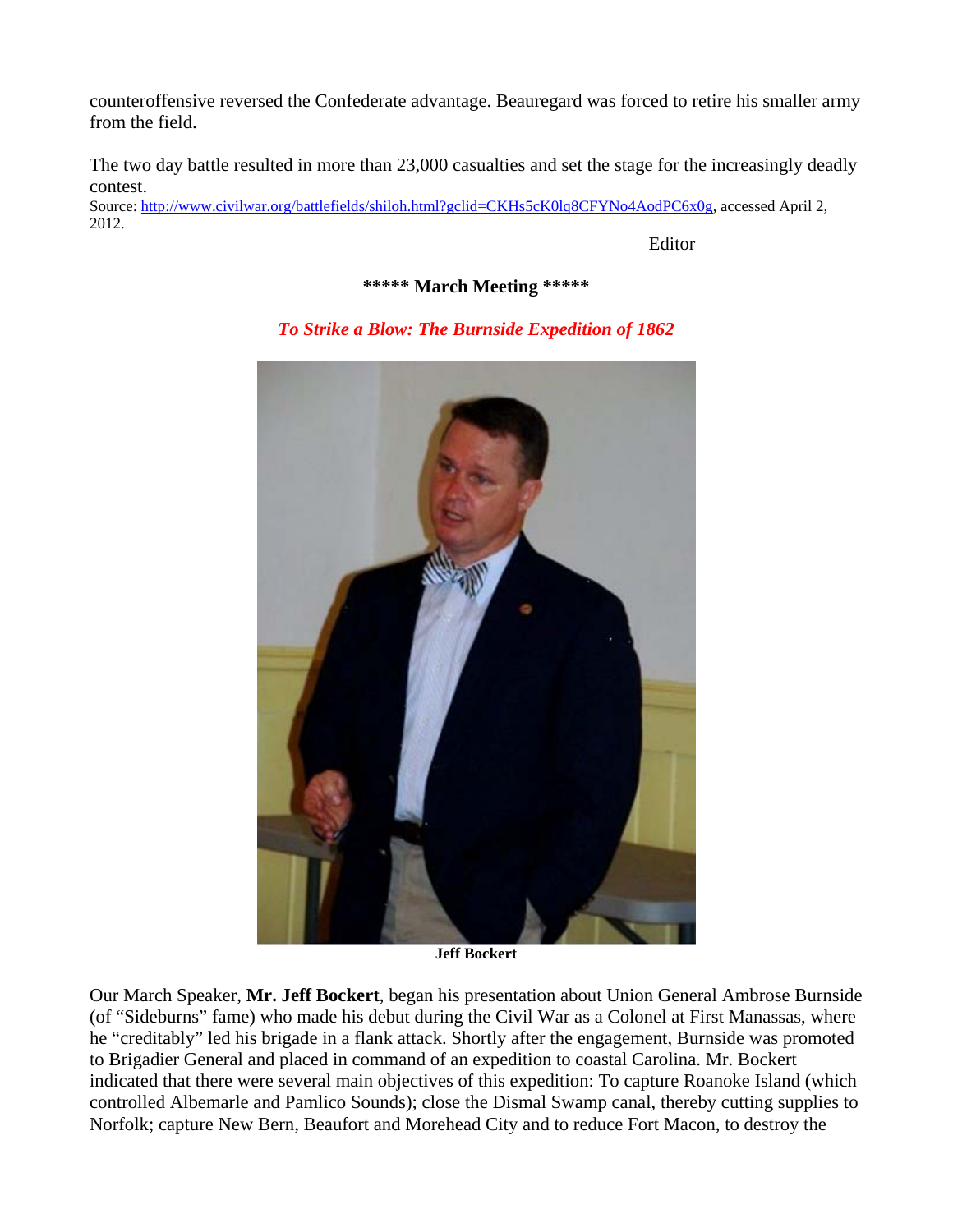railroad bridges of the Wilmington and Weldon Railroad (which was Richmond's main supply route); also, if feasible, to hold Goldsboro and then continue on to Raleigh.



**Attack on Fort Macon**

Mr. Bockert went on to detail some of the problems Burnside faced: not enough shipping – New York City ferry and tugboats were finally obtained. Seafaring men from the New England states were also sought after and were hard to come by as the Port Royal expedition had already been outfitted with such men.

Overcoming these obstacles, Burnside gathered 13,000 troops and after a difficult sea trip, reached his destination. Soldiers were landed out of the range of the guns on Roanoke in February 1862 and Burnside was quickly successful due to the lack of Confederate troops on the island. All eyes turned to the reduction of New Bern (which was to be used as a base of operations) and Fort Macon. In mid-March, the Union army was again on the move to New Bern and by the end of March, had taken the city, as well as Beaufort and Morehead City.

By the end of that month, Fort Macon (the last entrance to the Outer Banks still not in Federal hands), was invested and by the end of April, the fort was in Union hands as well. Jeff pointed out that General John Foster had once served at Fort Macon and knew exactly where the powder magazine was. Artillery fire was then directed against the magazine and was in danger of exploding, hence the fort's surrender! As Burnside prepared to gather his forces and continue on to Goldsboro, General Burnside was ordered to the Peninsula to aid General McClellan,

The results of the expedition were mixed (the locks were not closed, but the capture of Norfolk by the Federals relieved the pressure to close the canal) but with a firm lodgment on the coast of North Carolina, the Union army and navy would remain more than just a thorn in the side of North Carolina and the Confederacy. The U.S. Navy used the area as a coaling station and in December 1862, General